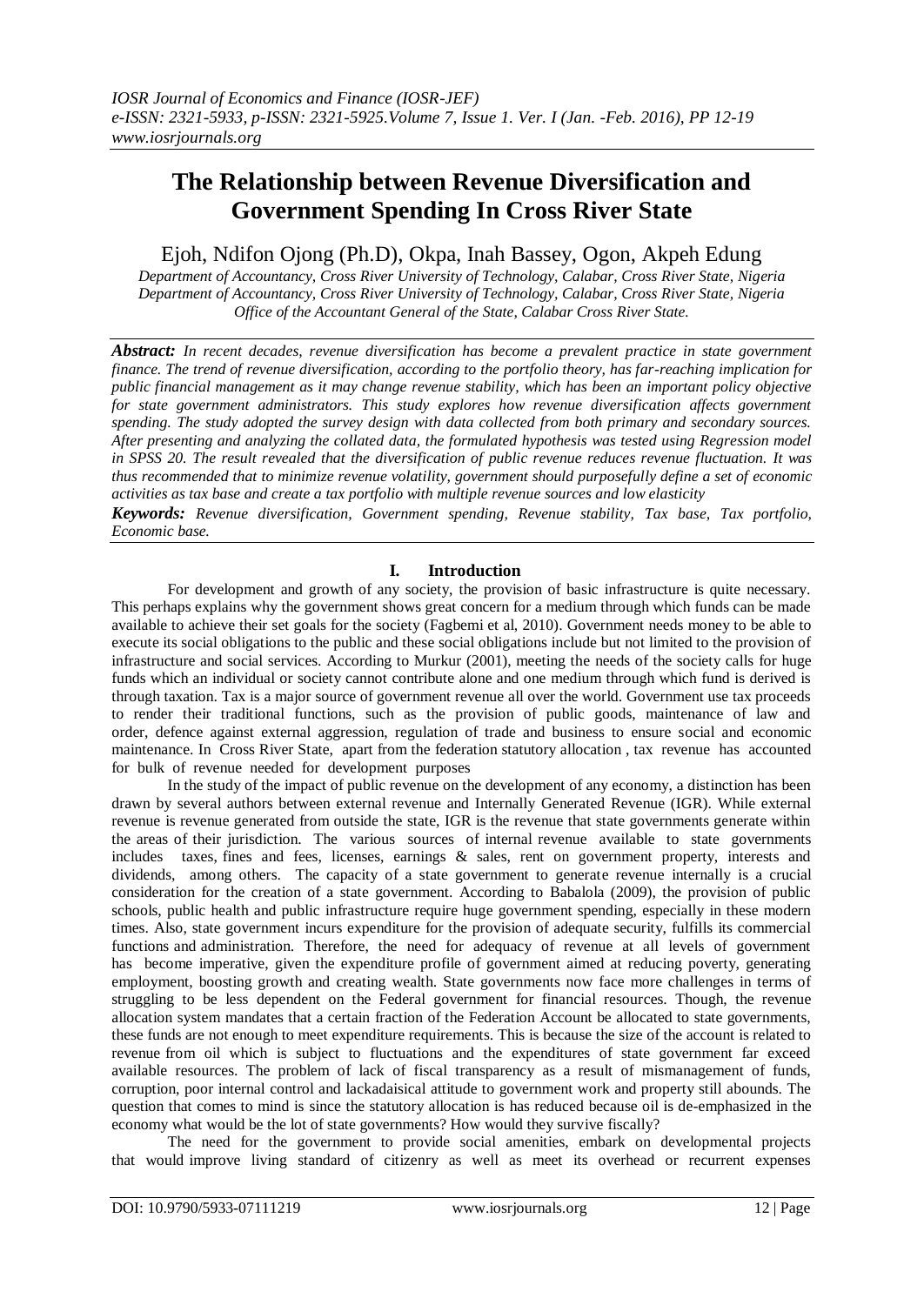necessitate intensified revenue generation efforts both internally and externally. This effort will ensure the diversification of their revenue base which is the focus of this study.

## **1.1 Objectives of the Study**

The objectives of this paper include the following:

- i. To highlight the diverse sources of revenue available to state government (externally and internally generated revenue)
- ii. To analyze the impact of revenue diversification on public revenue fluctuation in Cross River state.

## **1.2 Research Hypotheses**

This paper formulates one hypothesis for testing

Ho: The diversification of public revenue does not reduce revenue fluctuation

## **1.3 Organization of the study**

The rest of the paper is organized in four sections. The review of relevant literature on the subject matter is contained in section two, section three identifies the research methodology, and section four represents data presentation, analysis and discussion of finding while conclusion and recommendations are stated in section five.

## **II. Conceptual Review**

Although the advantages of revenue diversification have been widely discussed in a variety of literature, the traditional debt management research and practice have a special emphasis on a closely related but different concept: economic base diversity.

Under the shadow of economic base diversification, the theoretical and empirical verification with respect to the effects of revenue diversification on revenue stability is still a key missing piece to the tax structure puzzle. An economic base refers to the composition of the economic structure of an area, namely, the variety of businesses and employers found in an area and their relative proportions. Clearly, each region has its own mix of industries which serves as economic drivers of the regional economy and the unique composition of industries could be partially attributed to the region's comparative advantages, such as natural resources and geographical advantages (Froeschle, 2005). The primary reason why economic base diversity has gained special attention is that government revenues rely on income, which is generated from a wide range of economic activities or an economic base. Large and random swings in economic activities can jeopardize a stable inflow of tax money (Loviscek & Crowley, 1990). Past research holds the view that "revenue variables are less important in bond ratings than the base from which the revenues are taken" (Hildreth & Miller, 2002). A similar view is also held by rating agencies. Standard & Poor's rating criteria (2005) perceives the strength of the local economy is a determining factor of revenue volatility and financial growth prospects, so economic base is a critical consideration in credit rating assessment.

High income level and a diverse economic base will better protect a region against economic changes and external shocks, and provide that region with superior debt-repayment capacity (Standard&Poor's, 2005). However, this paper suggests that a diverse economic base by itself does not ensure a government entity the strong ability or flexibility in managing all of its financial obligations. To be more specific, a diverse economic base helps to generate stable tax revenues only when acting with its compatible tax structure. The role of revenue structure, particularly its degree of diversification, which plays in determining revenue stability, has been largely understated in the existing literature.

To explain this, we first need to understand how a government uses the economic outputs to pay for public services. As we know, an economic base is the foundation for all sorts of revenues for a government. When policy-makers define the range of economic activities or tax base from which the government revenues are taken, they also assign the appropriate tax rate for each category of taxes. The tax revenues of a government are determined by the tax rate and the range of the tax base. In other words, the categories of taxes (tax base) and its relative proportion (tax rate) compose the tax or revenue structure of a government. With the influx of revenue, a government provides a wide range of public services. As such, a sound revenue structure is very important in that it helps to generate sustainable and adequate resources available to redistribute to the public by delivering a wide range of public services.

From the discussion thus far, we can see that, besides a strong economic base, the basic structure of a tax system also plays an important role in determining the stability and growth of government revenues. The analysis from Braun and Otsuka (1998) further confirms this view by showing that both tax structure and economic conditions have significant effects on the stability and growth of tax revenue flow. However, their study simply assumes that economic conditions affect revenue flow directly or indirectly through tax structure and it breaks down the tax structure by components. There are two main drawbacks associated with the analysis: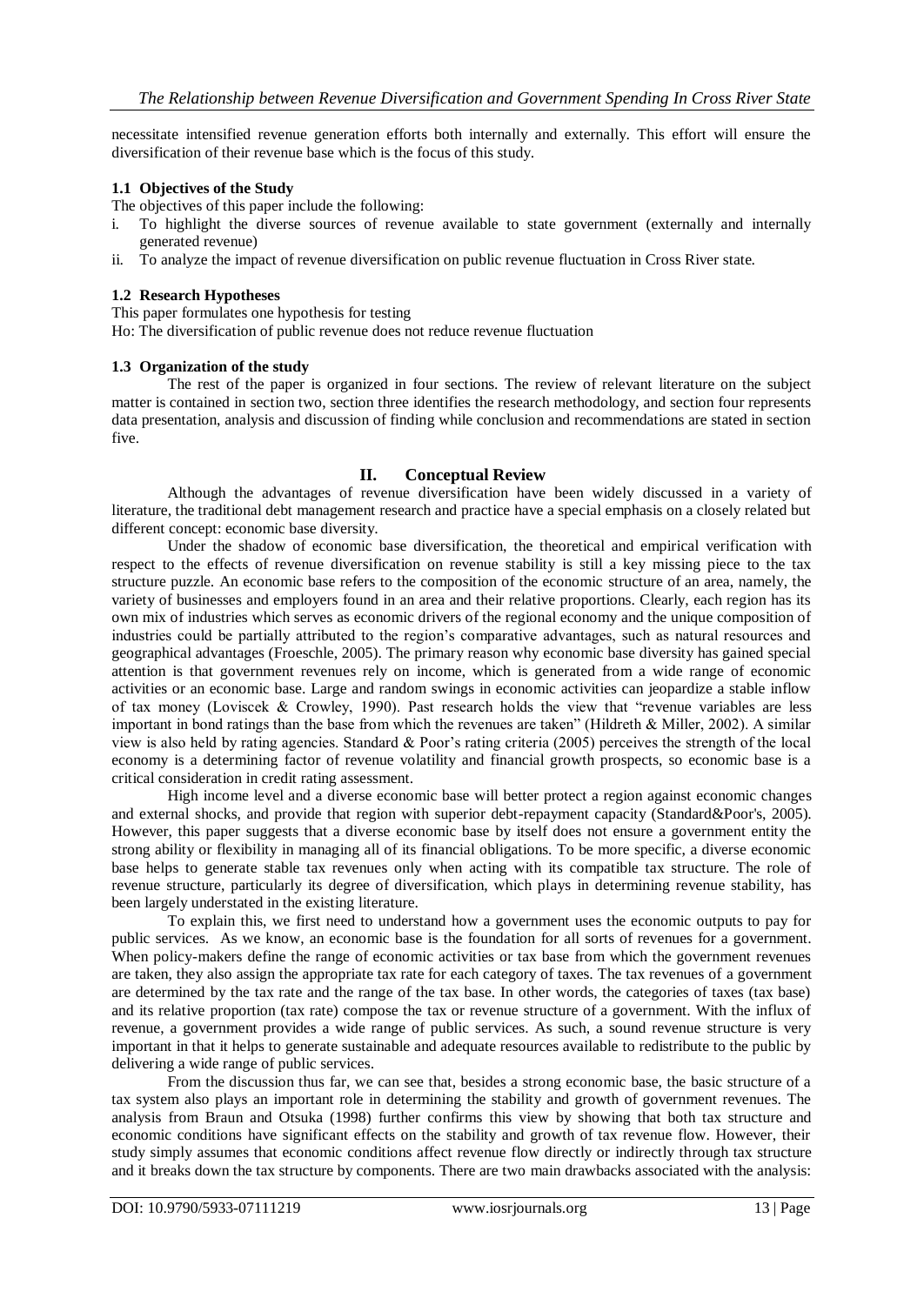first, it does not consider the tax portfolio as a whole, which may bias the study by failing to account for the correlation between different taxes, and second, it fails to recognize the important interaction between economic base and tax structure in determining the revenue inflow. Put in other words, matching a given economy with a different tax structure can bring about significant changes in the levels of revenue growth and stability. Alternatively, applying similar tax structures to all regions with different economic conditions is also not a desirable strategy for governments with an objective of revenue stabilization.

## **2.1 The Concept of Revenue mobilization, diversification, volatility and stabilization**

In corporate finance, risk means the market return is hard to predict or volatile over time. According to portfolio theory, diversification helps to reduce risk or variability, provided that different stocks in an investment portfolio do not move in exactly the same direction or the price changes of different stocks are less than perfectly correlated (Brealey; & Myers, 1991). There are two types of risks we need to distinguish: unique (unsystematic risk) and market risk (systematic risk). The unique risk stems from the adverse conditions that surround a particular company or industry. This risk can be eliminated by diversification. However, the market risk cannot be eliminated through diversification and it comes from the economy-wide perils which affect all businesses.

For a well-diversified portfolio, the only thing that matters is the risk that investors cannot get rid of – the non-diversifiable ones. Since a single security's contribution to the (market) risk of the whole portfolio depends on how sensitive the security is to the market movements (measured by beta), the risk of a welldiversified portfolio "equals the average beta of the securities included in the portfolio" (Brealey; & Myers, 1991).If the portfolio risk is driven by the betas of each different security, it implies that diversification cannot only eliminate the stand-alone risk, but also adjust the market risk of the portfolio by changing the combination of different securities.

In the context of government finance, the idea of revenue diversification is similar to investment diversification. We may consider the various revenue sources or tax bases as a government's investment portfolio and each tax as one of the securities in the portfolio. The variability of tax revenue is analogous to the concept of volatility in market returns in corporate finance. According to White (1983), revenue diversification in government finance relates to the correlation between two or more taxes. In order to reduce revenue fluctuation, a desirable tax structure should include taxes that are not perfectly correlated. In other words, the different tax revenues will not move in exactly the same direction and magnitude at the same time. In this way, when one tax shrinks for some reasons such as an economic downturn, the total loss of government revenue is minimized because other revenue sources have not experienced the same changes (White, 1983).

White's research clearly defines the unsystematic risk related to any single tax revenue and describes how diversification helps to minimize this stand-alone risk in public finance. As we know from portfolio theory, the stand-alone risk is less of a concern for a well-diversified portfolio. Investors tend to focus more on the market risk coming from the general economy, because different investment portfolios may vary in the market risk (beta) in terms of the market sensitivity or market risk of each asset included in the portfolio. As a result, investors can alter the risk of a portfolio by reshuffling the combination of assets. However, similar to White's study, the previous literature has uniformly assumed the instability is caused by random fluctuations without considering the fact that economic conditions can also cause changes to the tax base and thus the expected value of tax revenues (Bradley M. Braun & Otsuka, 1998). As a policy maker, one may need to go beyond the diversifiable risk and consider how to use different combinations of taxes to change the systematic risk, which is subject to the general economic condition.

In government finance, the degree of revenue variability is greatly determined by the income elasticity of tax revenues. The elasticity of each tax indicates that individual tax revenues have different degrees of sensitivity to the general economic condition by nature. In this sense, the income elasticity of a single tax's revenue is analogous to the concept of market risk or beta of each individual security in an investment portfolio.

According to previous research, corporate and individual income taxes have been generally classified as having high income elasticity, general sales taxes as medium and property and excise taxes as having low income elasticity. A larger share of total revenue from elastic taxes results in the total revenue being more susceptible to the short-run business cycle, which causes fluctuations in revenue streams (White, 1983). On the other hand, it is an often unstated assumption that an inelastic revenue system typically leads to a cyclically stable revenue system (Dye & Merriman, 2004). Therefore, by changing the tax structure to include taxes with low elasticity, the revenue risk subject to economic cycles can be reduced. The trade-off is that returns or revenue growth will not increase as much during periods of economic growth as it would for a tax structure with more elastic taxes.

To realize the goal of revenue stabilization, as one may argue, an alternative approach is using some forms of financial reserves, such as budget stabilization funds (rainy day funds). With rainy day funds, a government can still choose a revenue portfolio with high elasticity in that when the economy is experiencing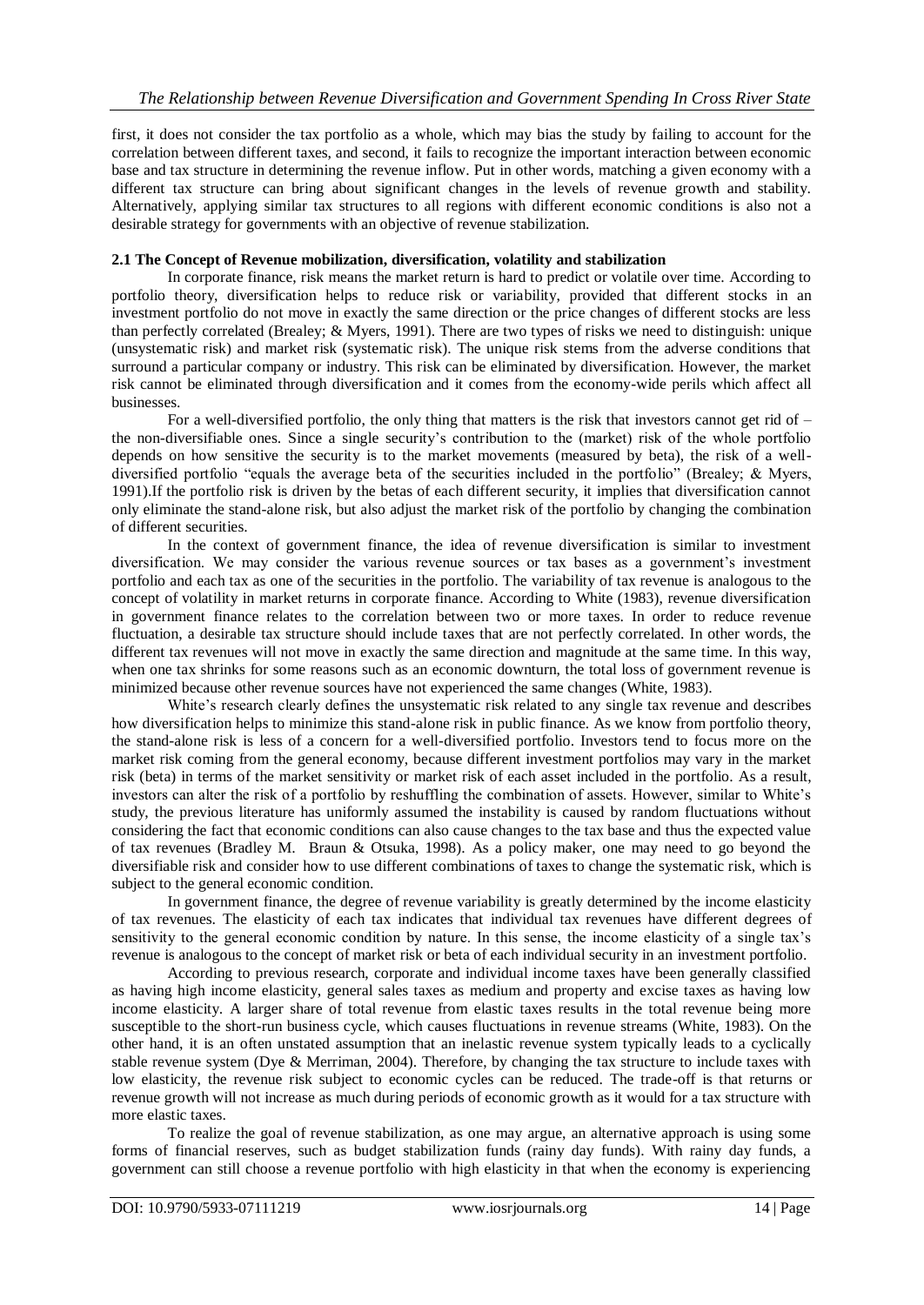high growth, the higher surplus of revenue brought by the elastic tax structure can be set aside as financial reserves and used in lean years. Theoretically, revenue instability from economic fluctuations can be minimized through the stabilization function of slack resources.

However, only the rainy day funds with explicit rules and procedures of deposits and withdrawals could effectively help to increase savings and protect a state from the negative impacts of recessions (Hou, 2002). In practice, the funding mechanism of rainy day funds are largely subject to political involvement, and elected officials tend to prefer current spending to savings (Hou, 2002). Furthermore, states show great variation in terms of the procedures for disbursement (Joyce, 2001). The political and practical constraints of rainy day funds or other slack resources make it hard to be used as an independent fiscal device to achieve the goal of stabilization. Therefore, financial reserves could at most serve as a complement to revenue diversification to shield a government from revenue shocks during downswings.

In the practice of government finance, the actual effect of revenue diversification should be investigated separately in terms of nonsystematic and systematic risk. Given limited revenue choices, the nonsystematic risk can be lowered to some extent but can hardly be removed as it is in the investment portfolio. Also, the correlation between these revenue sources should be examined. For systematic risk, the key is how revenue diversification changes the elasticity or beta of the entire government revenue portfolio.

Revenue diversification can increase the overall elasticity or beta and reduce the revenue stability by having a combination of elastic taxes, though it may lead to revenue growth. Similarly, revenue diversification can also help to create a revenue portfolio with low elasticity with the appropriate tax selection. Therefore, the overall effect of revenue diversification is unclear without specific analysis on the nature and composition of the tax portfolio.

The unique mix of economic sectors in an area drives the regional economy and provides the government with possible tax revenue sources. Clearly, the fluctuations in a regional economy can influence the tax revenue streams. However, the perceived dominant influence of the economic base on revenue stability is a naive or over-simplified understanding of the way that revenue stability is determined in that it ignores the interaction between the economic base and the tax structure; it is this interaction that alters the revenue streams.

An economic base refers to the unique economic structure of a region, which can vary greatly in terms of its nature and composition. The industry composition determines the sources of economic outputs and hence the range of revenue options. More importantly, the composition of an economic base, e.g. the types of sectors and their relative shares, determines the nature of the economic base, which can be described by the economic instability of the region. When a regional economy experiences business cycles or random shocks, output and employment fluctuates around the trend as market demand for a regional product or service varies (Froeschle, 2005). This in turn affects government tax revenues. However, the varying nature of economic bases makes the economic activities in a region more or less subject to business cycles or other external fluctuations.

In the following text, the instability of an economic base is used to capture the economic impact of the external risk, which mainly includes nonsystematic risk caused by random shocks and systematic risk from business cycle to the economic base or tax bases . By reflecting the extent to which economic bases are affected by external risk, economic instability helps to classify different types of economic bases. Each economic sector or industry has different instability. The overall instability of an economic base is determined similarly to that of an investment portfolio by considering the instability of individual economic sectors. Therefore, the overall instability of an economic base differs in terms of the industry composition and the instability of individual sectors.

Revenue structure has an active influence on revenue volatility as well. Theoretically, to minimize revenue volatility, a government could purposefully define a set of economic activities as tax base and create a tax portfolio with multiple revenue sources and low elasticity. Since the nature of economic bases is different across jurisdictions, a tax portfolio that serves the goal of stability should be specifically tailored to the characteristics of each economic base and should vary across jurisdictions. Put another way, if we designate an equally well-diversified tax portfolio to a region ignoring the nature of its economic base, the effect of revenue diversification on revenue volatility can vary. Since the changes in economic bases are realized through a gradual process with uncertainty, from a short-run perspective it is meaningful to take the nature of an economic base as given and examine how the effects of revenue diversification on revenue stability change according to the unique nature of an economic base, particularly its instability.

Revenue diversification affects the nonsystematic risk of each tax portfolio in a similar way regardless the natures of economic bases. With a given economic base, a well-diversified tax structure can minimize the unsystematic or stand-alone financial risk and increase the stability of revenues. The unsystematic risks to tax receipts can be described as a catastrophic loss from any single tax revenue resulting from economic swings, legal or political actions (Suyderhoud, 1994) and other random events. Diversification cannot, however, eliminate the market risk or systematic risk caused by business cycles. To be more specific, when economic declines happen, some negative impacts will converge upon the whole economy and will be unavoidable, while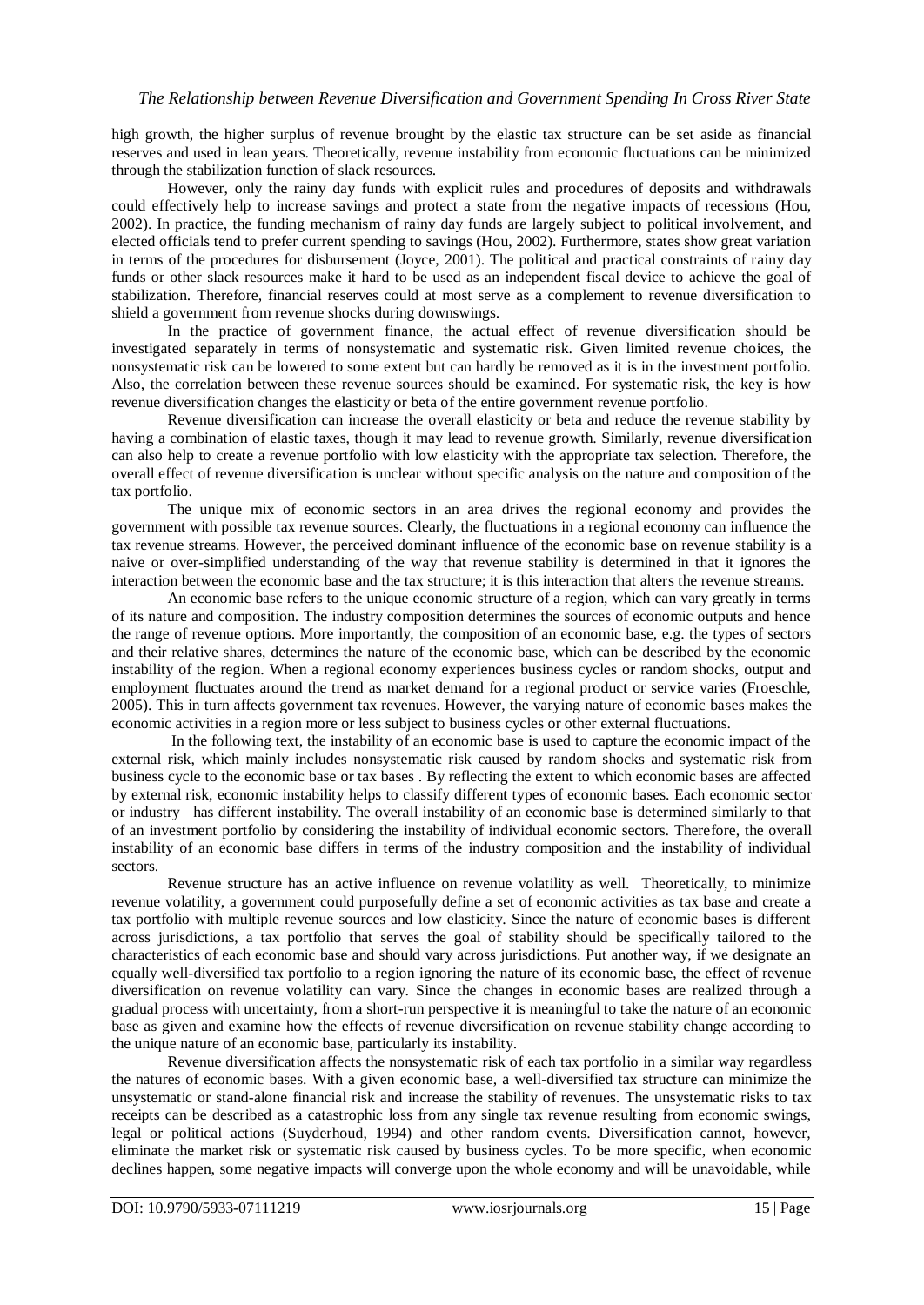some revenue risk can be diversified away through the interaction of an economic base and its well-diversified tax structure. The key point here is that a vital economic base and a well-diversified revenue structure, including tax base and tax rate, must act together to lower the financial risk presented by tax revenue instability. Without an economic base with a variety of industries or sectors, it is meaningless to talk about diversifying revenues. On the other hand, even if a region has a mix of industries, the risk from a dramatic loss of individual revenue sources cannot be alleviated without diversification and balance in revenues. Therefore, both economic conditions and tax structure diversification are important in stabilizing tax inflows.

However, as discussed earlier, changing the structure of an economic base (e.g. degree of diversification) and further its nature (e.g. instability) is a long-term process and this study takes the nature of the economic base as given from a short-run perspective. In addition, sub-national governments are oftentimes constrained by limited revenue options, implying that stand-alone risks are hard to eliminate. Furthermore, there is no significant difference in revenue variety for each level of sub-national governments, which means most of these governments are subject to similar degrees of non-systematic risks. To better approach the problem of revenue volatility, attention should be focused on reducing the systematic risk by adjusting the relative shares of each revenue component.

The distinguishable effects of revenue diversification on revenue stability lie in the way it works on systematic risk, which surrounds all businesses or sectors in a region or even the entire country. Generally speaking, there are a variety of economic sectors located in a region and these sectors exhibit different vulnerability to the general economy. Economic base theory in regional science research usually divides economic sectors into two categories: population-serving sectors whose products meet the needs of the local communities, and export sectors, which target the export markets and generate additional employment and revenue for a region. According to economic base theory, it is the export sectors of a local economy that bring growth and expansion in terms of revenue and employment to the region (Froeschle, 2005).

However, regional business cycle theory, which is another school of thought in regional science that draws heavily from economic base theory, points out that export-oriented industries are more unstable and susceptible to economic fluctuations because these sectors are subject to "a high short-run income elasticity of demand for a region's export" (Siegel & Johnson, 1995). If all the economic sectors are classified as stable or unstable sectors in terms of their sensitivity to cyclical changes or systematic risk, the regional business cycle theory suggests that regional differences in sensitivity to economic fluctuations can be attributed to a region's composition of stable and unstable sectors.

After we recognize economic bases vary in terms of their sensitivity to cyclical fluctuations, it is important to examine how the effects of revenue diversification change when matched with different economic bases. Since the overall sensitivity of an economic base equals the weighted average sensitivity of individual sectors located in a region, if a given region has more unstable or export-oriented sectors in its industrial mix, the economic base is more sensitive with respect to changes in the general economy and employment and income are more prone to declines in demand and production caused by economic downturns. Suppose the local government defines a tax portfolio with the revenue share for each source similar to that of the industry sector mix in the region, the elasticity of the tax portfolio will be fairly high and the government will be more likely to suffer from the negative impacts of great revenue volatility. As a remedy, the government can adopt a diversified tax structure. A more balanced composition of tax revenues can lower the elasticity of the tax portfolio and improve the overall revenue stability by lessening the heavy reliance on elastic revenues generated from the unstable sectors of the area.

From the previous discussion, revenue diversification seems to be a laudable strategy to pursue, considering its perceived positive impacts on fiscal performance and its contribution to revenue stability (under a sensitive economic base). However, the optimum associated with revenue diversification under an insensitive economic base is far from obvious as revenue diversification can also hinder the revenue stabilization. When an economic base is dominated by stable sectors such as population-serving industries, it implies that the economic base is relatively stable or less responsive to the economic swings. In this case, the level of employment and income generated by the local industries is less volatile over time compared to the former case. If a great portion of the government's tax revenue comes from stable industries, revenue volatility should be less of a concern. On the other hand, if an equally diversified tax structure is applied, the overall elasticity of the tax portfolio will increase as a result of lowering the proportion of relatively stable tax revenue from the inelastic industries. In this case, a naive pursuit of a balanced mix of many unstable small taxes may not be the desirable strategy to pursue because doing so would increase the volatility of overall revenue.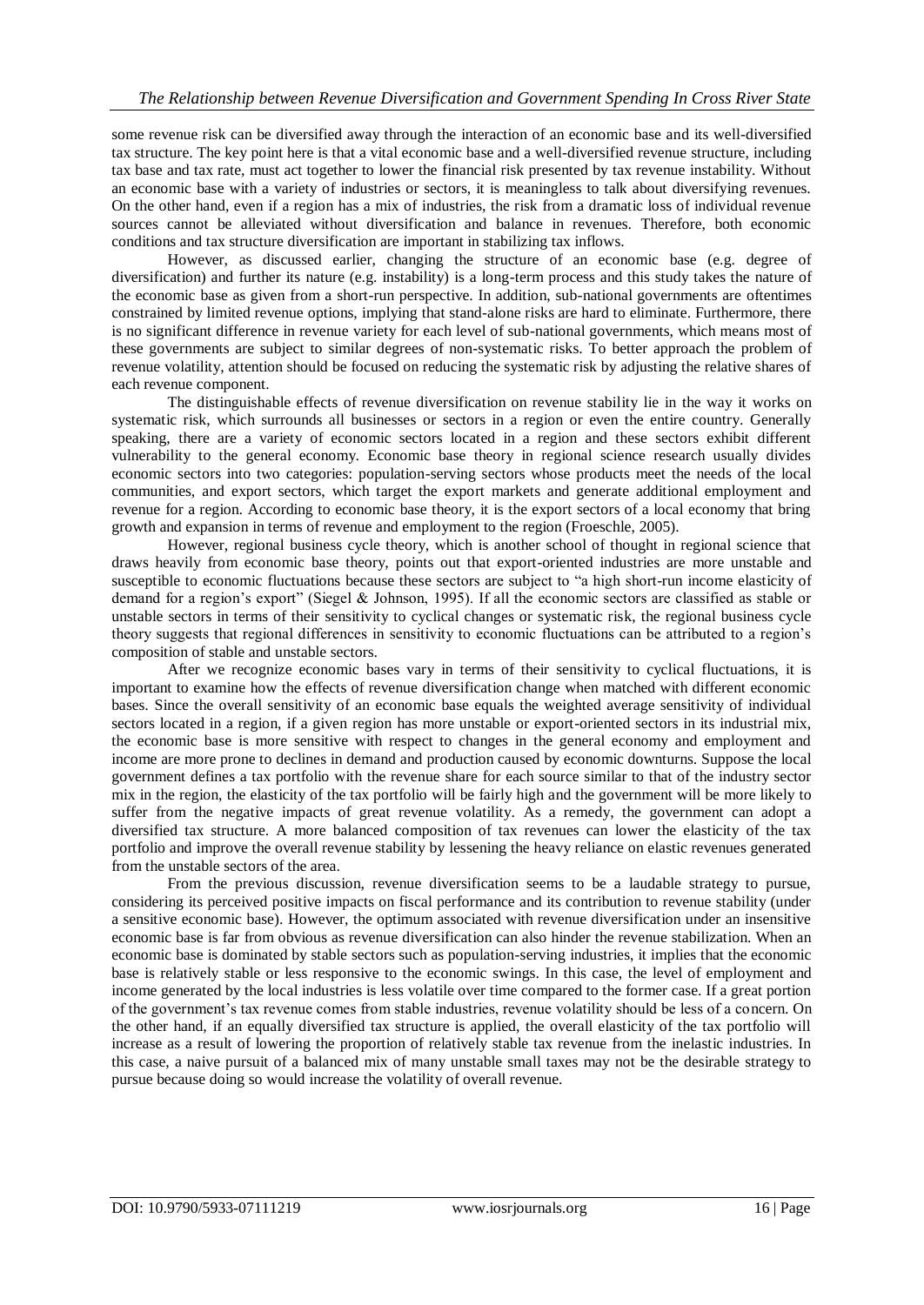|    | <b>Table 1:</b> Cross River State Government Revenue                                                            |                                                                                                                                                                                                                                                                                                                                                                                                                                                                                                                                                       |  |  |  |  |  |
|----|-----------------------------------------------------------------------------------------------------------------|-------------------------------------------------------------------------------------------------------------------------------------------------------------------------------------------------------------------------------------------------------------------------------------------------------------------------------------------------------------------------------------------------------------------------------------------------------------------------------------------------------------------------------------------------------|--|--|--|--|--|
|    | <b>SOURCES</b><br><b>DESCRIPTION</b>                                                                            |                                                                                                                                                                                                                                                                                                                                                                                                                                                                                                                                                       |  |  |  |  |  |
|    | <b>Taxes</b>                                                                                                    | These are compulsory levies imposed by the state government on individuals, institutions, corporate<br>bodies, expenditures, etc, for which no direct benefits are received. Taxes/Levies Collectible by State<br>Governments includes: Personal income tax: Pay-As-You-Earn (PAYE); Withholding tax (individuals<br>only); Capital gains tax; Stamp duties (instruments executed by individuals); Pools betting, lotteries,<br>gaming and casino taxes; Road taxes, etc. These constitute major sources of internal revenue to state<br>governments. |  |  |  |  |  |
| 2. | These are imposed on goods and services provided by the state government and they include tuition at<br>Charges |                                                                                                                                                                                                                                                                                                                                                                                                                                                                                                                                                       |  |  |  |  |  |
|    | & Fees                                                                                                          | state-owned colleges and universities, tolls and transportation charges, hospital charges, parks and<br>recreation fees, solid waste charges, and other fees for the use of government services.                                                                                                                                                                                                                                                                                                                                                      |  |  |  |  |  |
| 3. | License                                                                                                         | These include money state governments charge individual for obtaining various types of licenses such as<br>vehicle licenses and other certificates. Licenses have to be obtained to operate hotels, pool- betting,<br>Casinos, etc.                                                                                                                                                                                                                                                                                                                   |  |  |  |  |  |
| 4. | Earning                                                                                                         | These include the incomes or profits which state governments derive from their investments or business                                                                                                                                                                                                                                                                                                                                                                                                                                                |  |  |  |  |  |
|    | & Sales                                                                                                         | ventures such as state owned hotels, transport business, production outfits, etc. They also include incomes<br>government derive from the sale of government property such as land, houses, vehicles, equipment, etc.                                                                                                                                                                                                                                                                                                                                 |  |  |  |  |  |
| 5. | Rent on                                                                                                         | Most state governments also derive significant amount of revenue from rent paid by people who hire                                                                                                                                                                                                                                                                                                                                                                                                                                                    |  |  |  |  |  |
|    | property                                                                                                        | government property such as houses, land, etc.                                                                                                                                                                                                                                                                                                                                                                                                                                                                                                        |  |  |  |  |  |
| 6. | <b>Interests</b>                                                                                                | State governments also get revenue from interests on capital which they lend out to individuals,                                                                                                                                                                                                                                                                                                                                                                                                                                                      |  |  |  |  |  |
|    | and dividend                                                                                                    | institutions or Local governments. They also receive dividends on state-owned shares and stocks.                                                                                                                                                                                                                                                                                                                                                                                                                                                      |  |  |  |  |  |
| 7. | Fines                                                                                                           | These include money imposed on law offenders/breakers in the state. Fines are paid in courts and they<br>form part of government revenue.                                                                                                                                                                                                                                                                                                                                                                                                             |  |  |  |  |  |
| 8. | Miscellaneous                                                                                                   | Apart from the sources of revenue mentioned above, state governments also get revenue from other<br>means. These include agriculture, tourism, transportation, etc.                                                                                                                                                                                                                                                                                                                                                                                   |  |  |  |  |  |

Source: Olusola, 2011

## **III. Research Methodology**

This study employed the survey design with both primary and secondary data utilized. Primary data utilized self reporting Questionnaire on a drop and pick basis which was collected after the respondents filled it. 60 questionnaires were administered on the sampled respondents who were made of randomly selected from the entire population of the Cross River State Public Service Commission. The secondary data were sourced from published and unpublished materials including books, internet documents, journals, theses and dissertations, etc. The data obtained from the research instrument were analyzed using Regression model computed using SPSS.

## **IV. Analysis and findings**

Ho: The diversification of public revenue does not reduce revenue fluctuation Regression Analysis

#### **Variables Entered/Removed<sup>a</sup>**

| Model | Variables Entered                       | Variables Removed | Method |
|-------|-----------------------------------------|-------------------|--------|
|       | Revenue<br>Diversification <sup>b</sup> |                   | Enter  |
|       |                                         |                   |        |

a. Dependent Variable: Revenue Fluctuation

b. All requested variables entered.

| <b>Model Summary</b> |                   |          |  |                                                |  |  |  |
|----------------------|-------------------|----------|--|------------------------------------------------|--|--|--|
| Model                |                   | R Square |  | Adjusted R Square   Std. Error of the Estimate |  |  |  |
|                      | .698 <sup>a</sup> | .488     |  | 628                                            |  |  |  |
| <b>.</b>             | $\sim$            |          |  |                                                |  |  |  |

a. Predictors: (Constant), Revenue Diversification

#### **ANOVA<sup>a</sup>**

| . <del>.</del> |            |                |    |             |        |                   |
|----------------|------------|----------------|----|-------------|--------|-------------------|
| Model          |            | Sum of Squares | df | Mean Square | п      | Sig.              |
|                | Regression | 21.756         |    | 21.756      | 55.239 | .000 <sup>b</sup> |
|                | Residual   | 22.844         | 58 | .394        |        |                   |
|                | Total      | 44.600         | 59 |             |        |                   |

a. Dependent Variable: Revenue Fluctuation

b. Predictors: (Constant), Revenue Diversification

| Coefficients <sup>a</sup> |                         |                             |            |                                  |       |      |
|---------------------------|-------------------------|-----------------------------|------------|----------------------------------|-------|------|
| Model                     |                         | Unstandardized Coefficients |            | <b>Standardized Coefficients</b> |       | Sig. |
|                           |                         |                             | Std. Error | Beta                             |       |      |
|                           | (Constant)              | . 719                       | .357       |                                  | 4.819 | .000 |
|                           | Revenue Diversification | .615                        | .083       | .698                             | 7.432 | .000 |

a. Dependent Variable: Revenue Fluctuation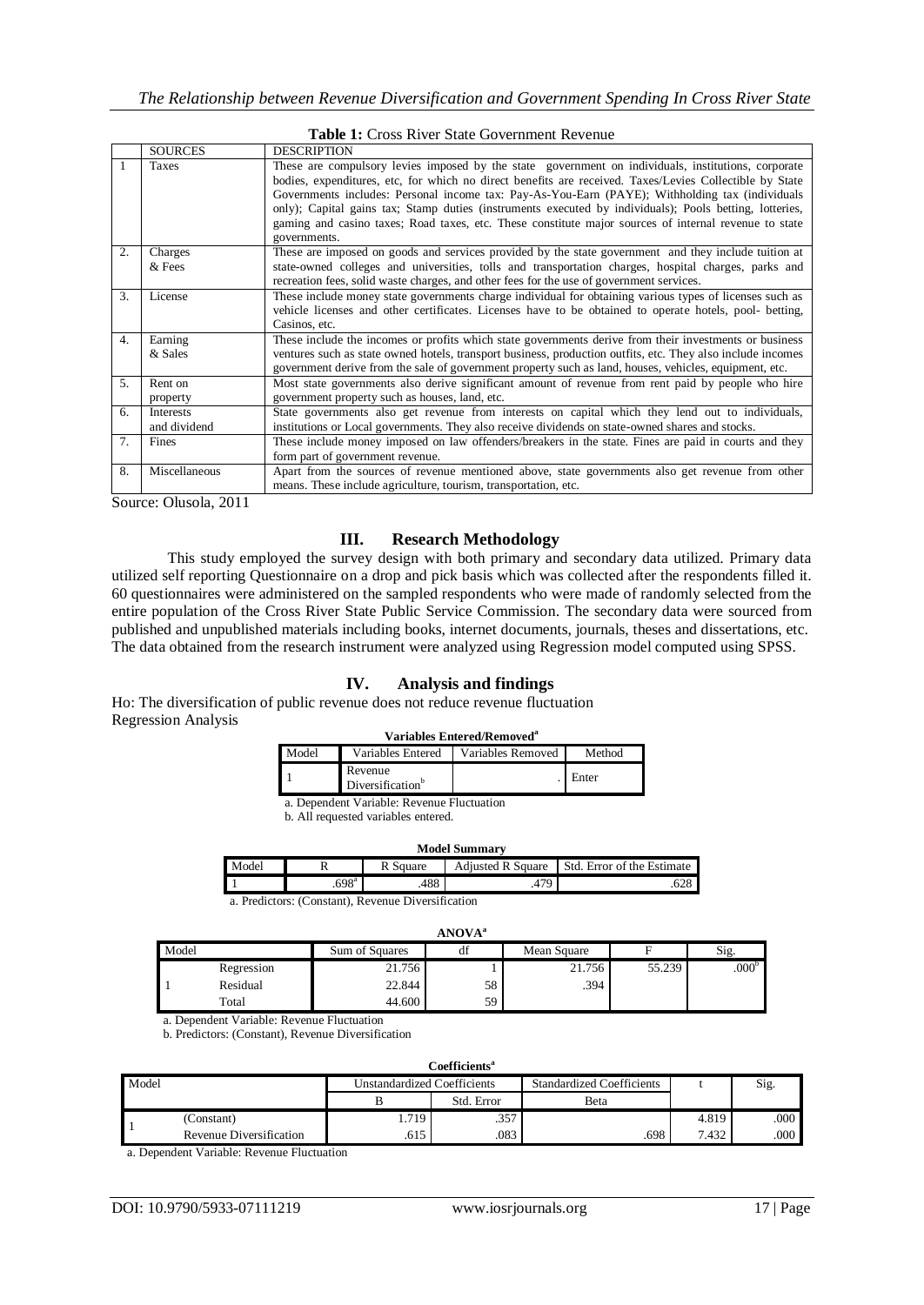## **V. Decision:**

In the model summary, the value of R Square value is 0.488 which reveals that Public Revenue diversification alone accounts for over 49% reduction in revenue fluctuation. Meaning that other factors collectively account for 51% reduction in revenue fluctuation. This is statistically significant.

The ANOVA table shows an F-ratio of 55.239 and a p value of 0.000 showing that the model is valid. The coefficients reveal that the t-statistic value is 7.432 and a p value of 0.000.

Therefore, since the p value is less than 0.05, the null hypothesis is rejected and the research hypothesis upheld that the diversification of public revenue reduces revenue fluctuation.

#### **VI. Conclusion and Recommendation**

Volatility of revenue is a major constraint in the management of the economy because it increases the difficulty of realistic and effective financial management, most critically in planning, budgeting and budget implementation. In the Nigerian experience, there has been the tendency to embark on new programs and projects and to increase the level of expenditure in times of increased revenue inflow (revenue-spend hypothesis) without due regard to whether or not such "windfalls" will last long enough to sustain the new commitments. The result is that when the revenue flows slow down government often resorts to deficit financing. The negative impact of revenue volatility is due not so much to the volatility of the inflow as to how the inflow is managed. Improved planning and budgeting systems and transparency and accountability in public expenditure management would reduce the leakages and feed increased output and productivity.

Stabilization of public expenditure and the need to pursue productive spending is strongly recommended in efforts to address the challenges of the global financial crisis. It is not how much spent but how well it is spent that can address economic leakages. Fiscal funds should be established for off-budget receipts and targeted at specific infrastructural development.

It is also been noted that public expenditure is relegated to a passive role and revenue continues to drive public expenditure growth pattern in Nigeria with attendant fiscal shocks. There must, therefore, be strong measures to enhance public expenditure management and implementation of policies to widen revenue bases in Cross River State.

This work has so far explained the theories of government revenue and expenditure by relevant scholars such as Wagner's theory and Wiseman- peacock theory, as well as growth and development theories. According to Wagner, there are inherent tendencies for the activities of different layers of a government (such as central, state and local government) to increase both and extensively. The main thesis of Wiseman-Peacock theory is that government does not increase in a smooth and continuous manner, but in jerks or steep like fashion. And has pointed out the main reason for increase in government efficiency and expenditure is a stable and diversified mobilization of revenue from the various sources of government revenue which is either internally generated or externally generated.

The following recommendations are made:

To minimize revenue volatility, government could purposefully define a set of economic activities as tax base and create a tax portfolio with multiple revenue sources and low elasticity.

It is suggested that a further study be carried out on revenue stabilization and its impact on government spending.

#### **References**

- [1]. Babalola, R. (2009), Boosting Government Revenue through Non-Oil Taxes
- [2]. Braun, B. M., & Otsuka, Y. (1998). The Effects of Economic Conditions and Tax Structures on State Tax Revenue Flow *International Advances in Economic Research, Volume 4*(No.3), 259-269.
- [3]. Brealey;, R. A., & Myers, S. C. (1991). *Principles of Corporate Finance* (4th Edition ed.): McGraw-Hill, Inc.
- [4]. Dye, R. F., & Merriman, D. F. (2004). *State Revenue Stability: Alternative Conceptualizations*. Paper presented at the National Tax Association Annual Conference. Session Title:New Ideas about State Fiscal Stability.
- [5]. Fagbemi, T. O., O. M. Uadiale and A. O. Noah (2010):"The Ethics of Taxation Evasion: Perceptual Evidence from Nigeria" European Journal of Social Sciences, Volume 17, Number 3
- [6]. Froeschle, R. (2005). WHAT TO DO WITH ALL THIS DATA? The Role of Economic Base Analysis in Regional Economic Development Unpublished unpublished paper.
- [7]. Hildreth, W. B., & Miller, G. J. (2002). Debt and the Local Economy: Problems In Benchmarking Local Government Debt Affordability. *Public Budgeting & Finance, 22*(4), 99-113.
- [8]. Hou, Y. (2002). *Subnational counter-cyclical fiscal policies: testing the effects of state budget stabilization funds and general fund surpluses.* Unpublished Dissertation, Syracuse University, Syracuse, NY.
- [9]. Joyce, P. G. (2001). What's So Magical about Five Percent? A Nationwide Look at Factors That Influence the Optimal Size of State Rainy Day Funds (Vol. 21, pp. 62-87).
- [10]. Loviscek, A. L., & Crowley, F. D. (1990). What Is in a Municipal Bond Rating? (Vol. 25, pp. 25-53).
- [11]. Murkur, G. A. (2001): "Design of Tax Systems and Corruption. Conference paper on Fighting Corruption: Common Challenges and Shared Experiences". Konard Adenauer Stiftung and the Institute of International Affairs (SIIA), Singapore. May 10-11, pp. 1- 9.